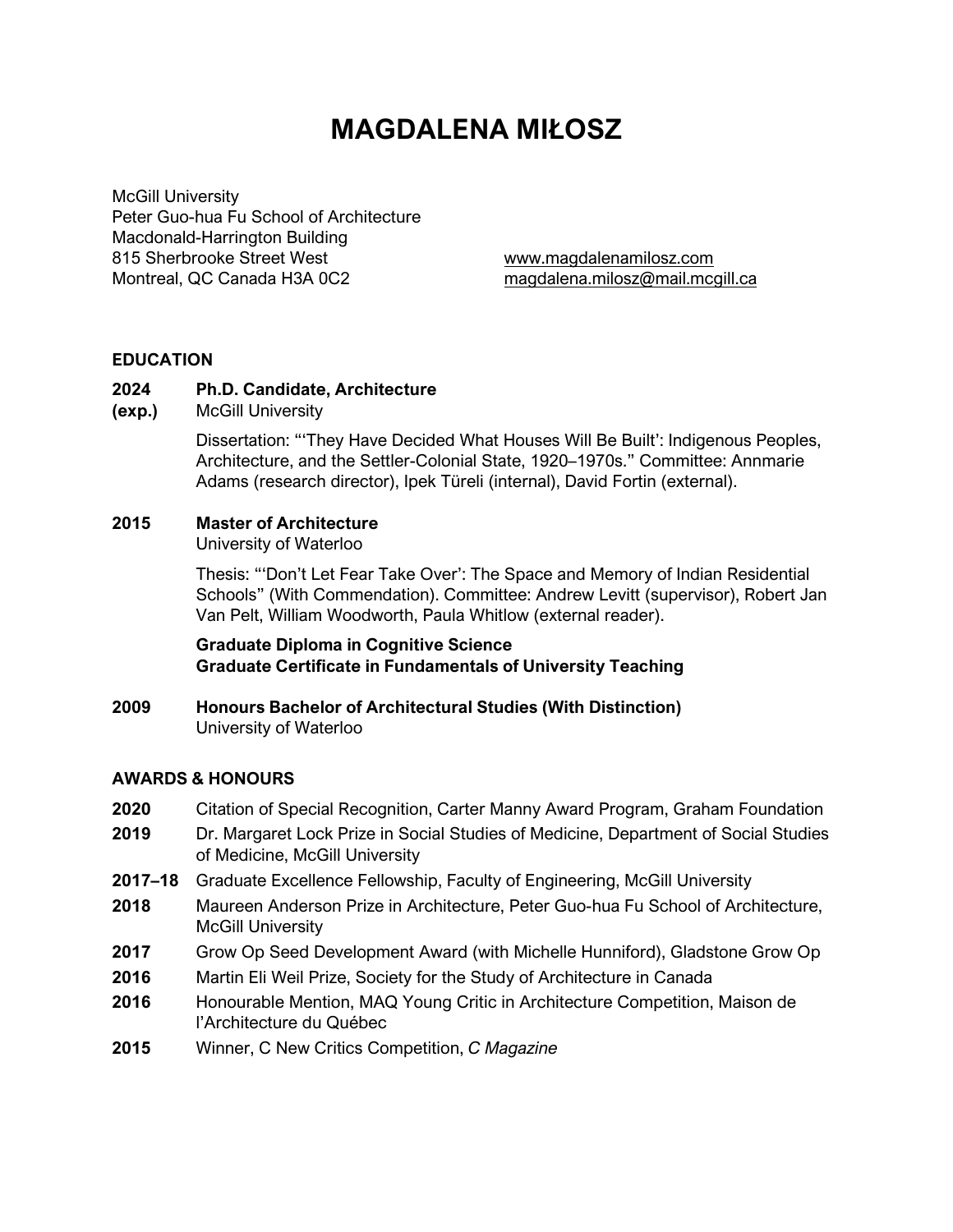## **GRANTS, FELLOWSHIPS, & SCHOLARSHIPS**

| 2022        | George R. Collins Fellowship, Society of Architectural Historians                                              |
|-------------|----------------------------------------------------------------------------------------------------------------|
| $2021 - 22$ | Dissertation Completion Fellowship, Peter Guo-hua Fu School of Architecture, McGill<br>University              |
| $2021 - 22$ | Charles R. Bronfman and Alex K. Paterson Award, McGill Institute for the Study of<br>Canada, McGill University |
| $2020 - 21$ | Doctoral Research Residency, Canadian Centre for Architecture                                                  |
| 2021        | Perseverance Scholarship, McGill University                                                                    |
| 2021        | Louis B. Magil Fellowship, Peter Guo-hua Fu School of Architecture, McGill<br>University                       |
| $2020 - 21$ | Peter Guo-hua Fu Fellowship, Peter Guo-hua Fu School of Architecture, McGill<br><b>University</b>              |
| 2016-20     | SSHRC Doctoral Fellowship, Social Sciences and Humanities Research Council                                     |
| 2017-19     | McGill Engineering Doctoral Award, Faculty of Engineering, McGill University                                   |
| 2018-19     | <b>Graduate Excellence Award, McGill University</b>                                                            |
| 2018        | Graduate Research Enhancement and Travel Award, McGill University                                              |
| 2018        | Travel grant, Simmins Fund, Society for the Study of Architecture in Canada                                    |
| 2018        | Peter Fu Graduate Fellowship, Peter Guo-hua Fu School of Architecture, McGill<br><b>University</b>             |
| 2018        | <b>Graduate Mobility Award, McGill University</b>                                                              |
| 2016-17     | Schulich Graduate Fellowship, McGill University                                                                |
| 2017        | Simpson Presenter's Fellowship, Vernacular Architecture Forum                                                  |
| 2014        | Graduate Student Bursary, University of Waterloo                                                               |
| 2013        | Graduate Student Bursary, University of Waterloo                                                               |
| 2011        | Graduate Entrance Scholarship, University of Waterloo                                                          |
| 2004-09     | Queen Elizabeth II Aiming for the Top Scholarship                                                              |
|             |                                                                                                                |

# **PUBLICATIONS**

# **Refereed Journal Articles**

- **2020** "Simulated Domesticities: Settings for Colonial Assimilation in Mid-Twentieth-Century Canada," *RACAR: revue d'art canadienne / Canadian Art Review* 45, no. 2 (2020): 81–96, https://www.racarracar.com/uploads/5/7/7/4/57749791/• racar 45 2 04 milosz.pdf.
- **2016** "Instruments as Evidence: An Archive of the Architecture of Assimilation," *Journal of the Society for the Study of Architecture in Canada* 41, no. 2 (2016): 3–10, https://dalspace.library.dal.ca/handle/10222/72636.

# **Refereed Book Chapters**

**Submitted** "A 'Model' School: An Architectural History of the Mohawk Institute," in *Behind the Bricks: The Lives and Times of the Mohawk Institute, the Model for the Canadian Residential School System* [working title], ed. Rick Hill, Alison Norman, Thomas Peace, and Jennifer Pettit (Calgary: University of Calgary Press, forthcoming).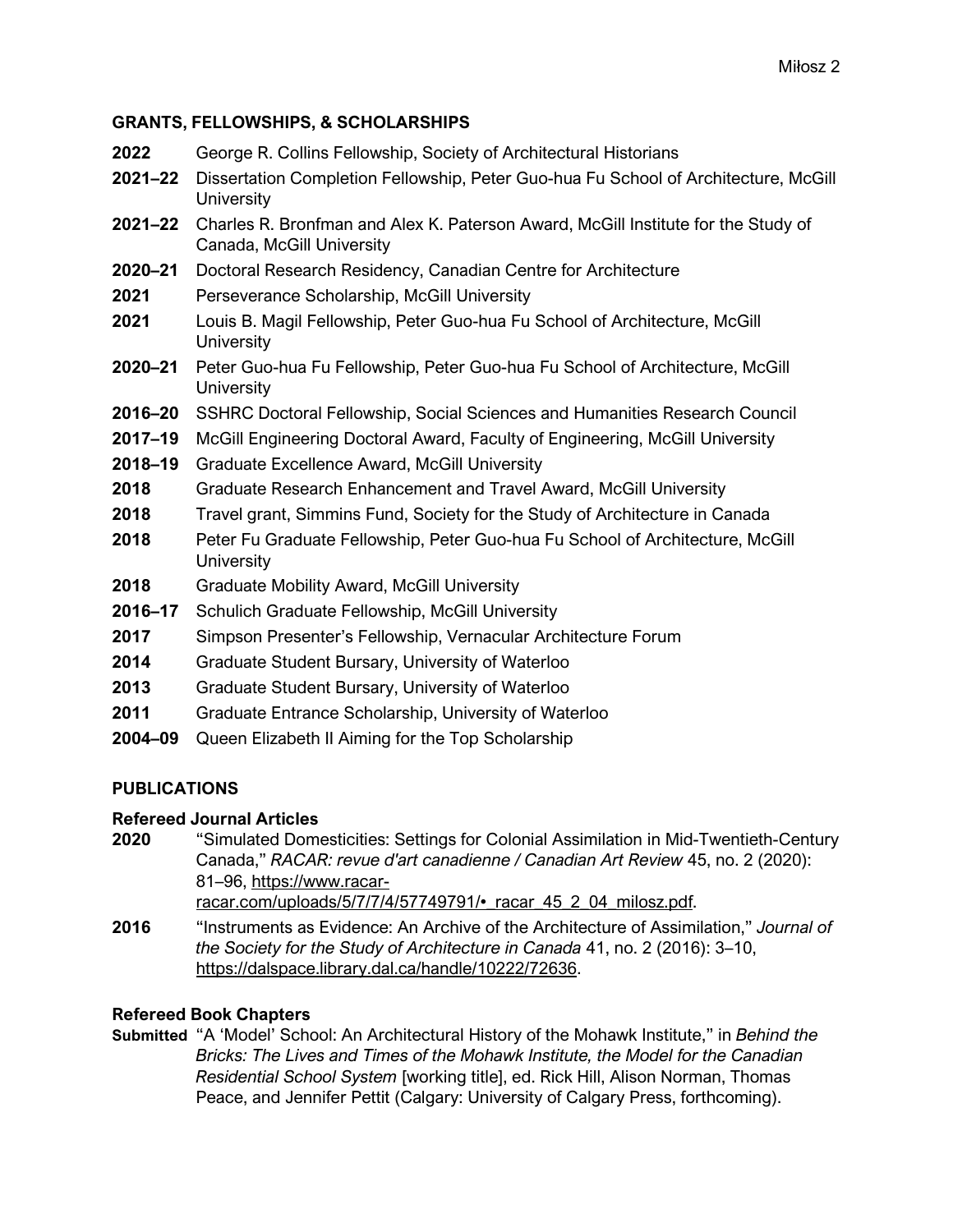#### **Refereed Conference Proceedings**

**2017** "Comparative (Post)Colonialisms: Residential School Architectures in Canada, USA, Australia, and New Zealand," in *SAHANZ 2017 QUOTATION: What Does History Have in Store for Architecture Today? Proceedings of the 34th Annual Conference of the Society of Architectural Historians, Australia and New Zealand*, 443–57. Canberra, Australia, 2017. https://www.sahanz.net/wp-content/uploads/milosz-mcomparative-post-colonialisms.pdf.

#### **Other Publications**

- **2022** Magda Milosz, Robin Honggare, and Émélie Desrochers-Turgeon, "In the Scale of... a Reserve, a Plantation, an Artificial Pond," Canadian Centre for Architecture, May 2022, https://www.cca.qc.ca/en/articles/85559/in-the-scale-of-a-reserve-a-plantationan-artificial-pond.
- **2022** Magda Milosz, Robin Honggare, et Émélie Desrochers-Turgeon, "À l'échelle de... une réserve, une plantation, un étang artificiel," trans. Marine van Hoof, Centre Canadien d'Architecture, mai 2022, https://www.cca.qc.ca/fr/articles/85559/a-lechelle-de-unereserve-une-plantation-un-etang-artificiel.
- **2021** "Settler Colonial Modern," *Canadian Architect* (September 2021): 12–14, https://www.canadianarchitect.com/settler-colonial-modern/.
- **2019** "Settler Colonialism, Residential Schools, and Architectural History," *Active History*, November 21, 2019, http://activehistory.ca/2019/11/settler-colonialism-residentialschools-and-architectural-history/.
- **2017** "Exchange Centre: Lazaridis Hall, Wilfrid Laurier University, Waterloo, Ontario," *Canadian Architect* (June 2017): 32–37, https://www.canadianarchitect.com/exchange-centre/.
- **2016** "Use it or Lose it: On preserving empty heritage buildings," *The Community Edition*, September 2016, 4, https://communityedition.ca/use-it-or-lose-it-on-preservingempty-heritage-buildings/.
- **2016** "Architectures of (De) Colonization," *The Community Edition*, August 2016, 8–9, https://communityedition.ca/architectures-of-de-colonization/.
- **2016** "From Instrument to Evidence: Selections from an archive of assimilation," *ARPA Journal* 04: Instruments of Service (May 2016), http://www.arpajournal.net/frominstrument-to-evidence/.
- **2016** "The Hambly House: Moderne Improvements," *Canadian Architect* (April 2016): 18– 21, https://www.canadianarchitect.com/hambly-house-moderne-improvements/.
- **2016** "Notes on Writing Space," *On Site review* 34 (2016).
- **2015** "Claiming Remnants: Intergenerational Representations and the Vicarious Pasts of Indian Residential Schools," *Breach*, June 1, 2015.
- **2015** "Don't Let Fear Take Over" (master's thesis excerpt), in *Modern Laundry*, edited by Benjamin O'Neil, 40–47 (Toronto: Colour Code Printing, 2015).
- **2014** "Ghosts of Prisons Past: A Prehistory of the Toronto South Detention Centre," *Scapegoat: Architecture / Landscape / Political Economy* 07 (2014): 47–67, http://www.scapegoatjournal.org/docs/07/SG07\_47-67\_MagdalenaMilosz.pdf.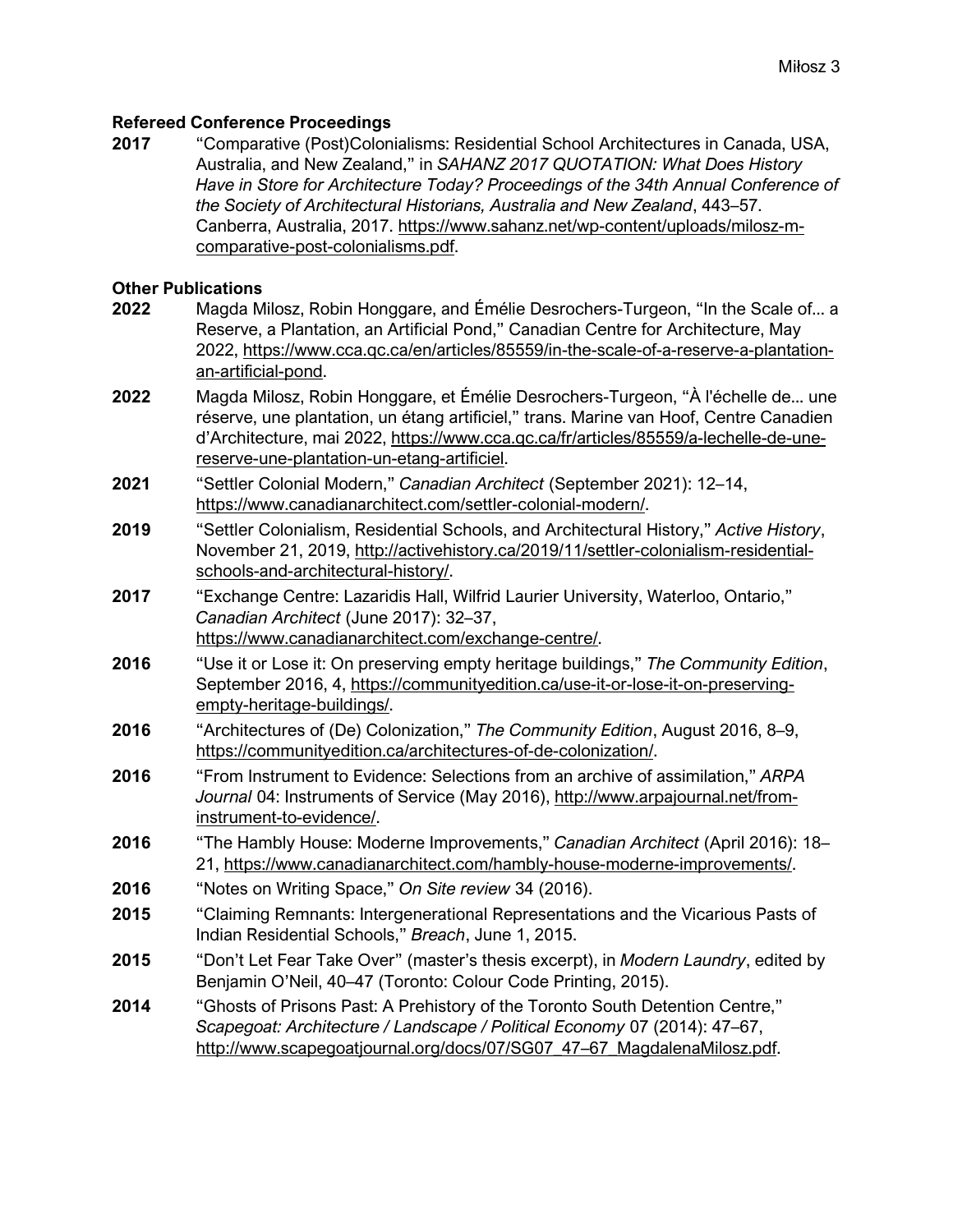- **2014** "Houses, Schools, Hospitals: 'Indian' Architecture and the Design of Genocide in Canada," *Unmaking Things*, June 26, 2014, http://unmakingthings.rca.ac.uk/2014/ houses-schools-hospitals-indian-architecture-and-the-design-of-genocide-in-canada/.
- **2014** "Crimes of Forgetting," *Blueprint* 13, no. 6 (February 2014): 20–21, https://issuu.com/wlusp/docs/technology/20.
- **2006** "A film lover's guide to Cambridge," *Imprint*, September 1, 2006, 29. "UW's impact in Cambridge," *Imprint*, June 16, 2006, 3.

#### **Book Reviews**

- **2020** "The Canadian Conversation," review of *27 śmierci Toby'ego Obeda* [*The 27 Deaths of Toby Obed*], by Joanna Gierak-Onoszko, *The Literary Review of Canada*  (December 2020), 21–23, https://reviewcanada.ca/magazine/2020/12/the-canadianconversation/.
- **2020** Review of *Race and Modern Architecture: A Critical History from the Enlightenment to the Present*, edited by Irene Cheng, Charles L. Davis II, and Mabel O. Wilson, *Canadian Architect* (August 2020): 32–33, https://www.canadianarchitect.com/bookreview-race-and-modern-architecture/.

#### **Exhibition Reviews**

| 2019 | Review of Architecture Itself and Other Postmodernist Myths, Canadian Centre for<br>Architecture, Montreal, ArchiNed, March 5, 2019, https://www.archined.nl/<br>2019/03/architecture-itself-and-other-postmodernist-myths/.                                                                     |
|------|--------------------------------------------------------------------------------------------------------------------------------------------------------------------------------------------------------------------------------------------------------------------------------------------------|
| 2017 | "Constructing the Image of a Nation," review of Notman, A Visionary Photographer,<br>McCord Museum, Montreal, The Site Magazine 37 (2017): 96-107,<br>http://www.thesitemagazine.com/read/constructing-the-image-of-a-nation.                                                                    |
| 2016 | Review of Architecture as Evidence / La preuve par l'Architecture, Canadian Centre<br>for Architecture, Montreal, SEQUITUR 3, no. 1 (December 2016),<br>http://www.bu.edu/sequitur/2016/12/02/milosz-architecture/.                                                                              |
| 2016 | "On Making Art that Makes Itself," review of Our Mutual Friend: A Conversation with<br>the Collection, Kitchener-Waterloo Art Gallery, The Community Edition, July 2016,<br>https://communityedition.ca/on-making-art-that-makes-itself/.                                                        |
| 2015 | Review of Shirin Neshat, Soliloquy, Kitchener-Waterloo Art Gallery, C Magazine 127<br>(Autumn 2015): 52-3, https://cmagazine.com/issues/127/shirin-neshat-soliloquy.                                                                                                                             |
| 2014 | "Exhibition: Evolving Urban Landscapes," review of Philippe Elsworthy, Evolving<br>Urban Landscapes: A Photographic Memoir, Joseph Schneider Haus, Kitchener, ON,<br>BRIDGE (August 24, 2014), http://waterlooarchitecture.com/<br>bridge/blog/2014/08/24/exhibition-evolving-urban-landscapes/. |
| 2013 | "John Hofstetter: Artefacts of Memory," Musagetes Architecture Library, University of<br>Waterloo, Cambridge, ON, BRIDGE (April 13, 2013).<br>http://waterlooarchitecture.com/bridge/blog/2013/04/13/john-hofstetter/.                                                                           |

#### **Interviews**

**2018** "Lab Cult," interview with Evangelos Kotsioris, *The Site Magazine* 39 (2018): 104- 115, http://www.thesitemagazine.com/read/lab-cult.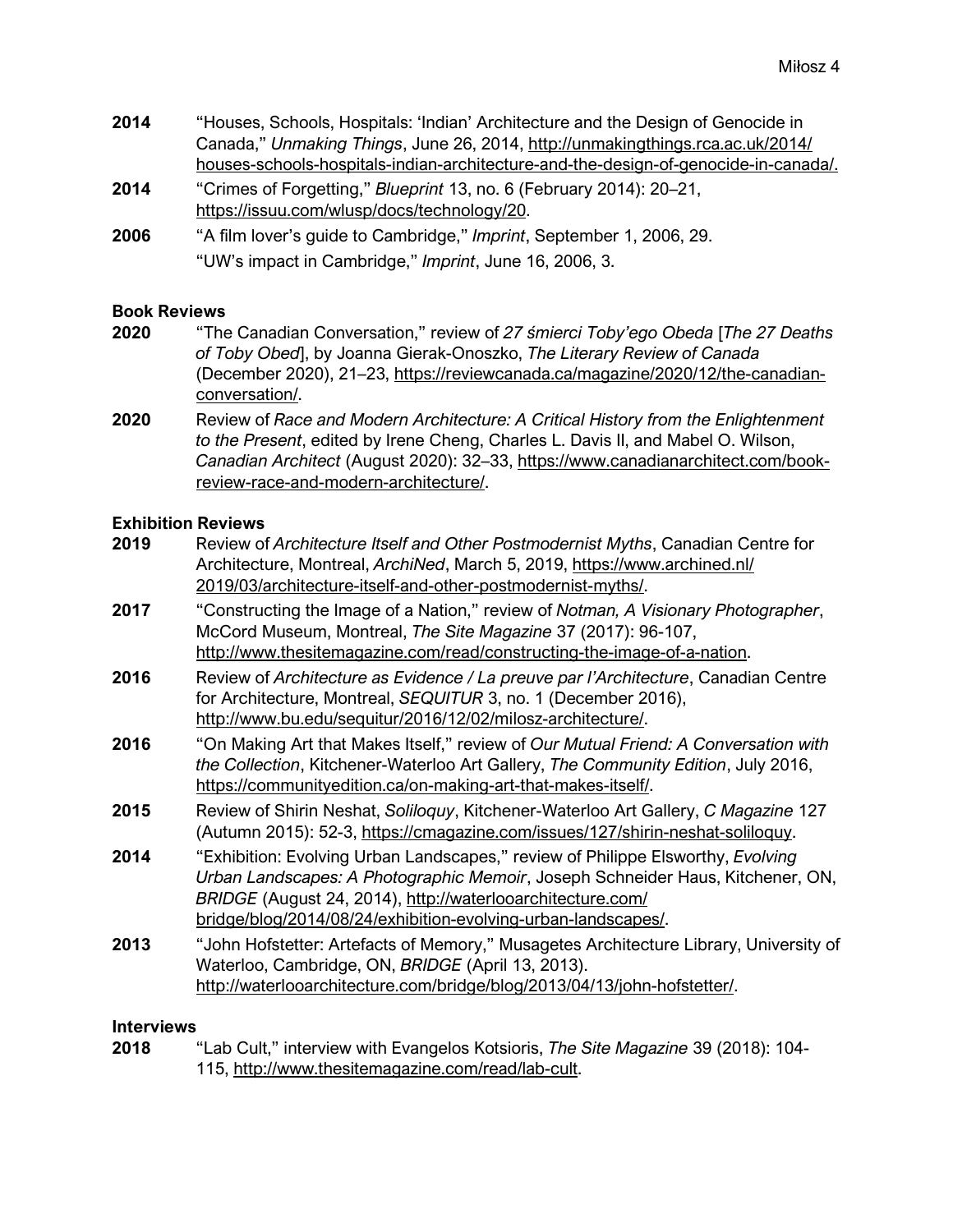**2016** "Artin' Around Waterloo and Newfoundland," interview with John Hofstetter, *The Community Edition*, 5, September 2016, https://communityedition.ca/artin-aroundwaterloo-and-newfoundland/.

## **Fiction and Poetry**

- **2016** Untitled (poetry), *The Community Edition*, August 2016, 11.
- **2014** "Sunday's Dream," winner, Poetry Contest for National Poetry Month, Idea Exchange, April 2014, https://ideaexchange.org/poetrydisp?ID=236&Year=2014.
- **2006** "Gone," winner, Summer Postcard Fiction Contest, *Imprint*, July 14, 2006, 10-11.

# **CONFERENCE/LECTURE ACTIVITY**

#### **Panels/Roundtables Organized**

- **2021** "The Past, Present and Future of Black Architecture and Spaces in Canada," roundtable co-organized with moderator Destiny Kirumira, 46<sup>th</sup> Annual Conference of the Society for the Study of Architecture in Canada, online, May 27–June 1, 2021.
- **2017** "Colonial Entanglements and Decolonizing Strategies," panel co-chaired with Tak Pham and Emily Turner, 43<sup>rd</sup> Annual Conference of the Society for the Study of Architecture in Canada, Niagara-on-the-Lake, ON, May 24–27, 2017.

# **Refereed Conference Presentations**

- **2022** "The Colony Within: The Mackenzie Valley Pipeline and Architecture as Settler-Colonial Expertise," panel: "Beyond Critical Regionalism: Coloniality and the Region II," Society of Architectural Historians 75<sup>th</sup> Annual International Conference, Pittsburgh, PA, April 27–May 1.
- **2021** "Violent Atmospheres: Tuberculosis and Architectural Change at Canadian Residential Schools," panel: "Transnational Histories of Architecture and Racial Violence," Society of Architectural Historians 74<sup>th</sup> Annual International Conference, online, April 14–18.
- **2020** "Sites of Encounter: Settler-Colonial Architectural Practice in Indigenous Communities, 1950s–1970s," panel: "Contesting 'Place' in North America: Settler Architecture on Indigenous Land," Native American and Indigenous Studies Association 2020 Conference (conference cancelled due to COVID-19).
- **2018** "The Timekeeper's House," 44<sup>th</sup> Annual Conference of the Society for the Study of Architecture in Canada, St. John's, NL, May 22–25.
- **2018** "Hospital or School? Hybrid Institutions in the Spaces of Assimilation," panel: Graduate Student Lightning Talks, Society of Architectural Historians 71<sup>st</sup> Annual International Conference, Saint Paul, MN, April 18–22.
- **2017** "Comparative (Post)colonialisms: Residential School Architectures in Canada, USA, Australia and New Zealand," 34<sup>th</sup> Annual Conference of the Society of Architectural Historians, Australia and New Zealand, Canberra, Australia, July 5–8.
- **2017** "Home Away from Home: Staging Domesticity through the Canadian Department of Indian Affairs, 1879–1930," Vernacular Architecture Forum annual conference, Salt Lake City, UT, May 31–June 3.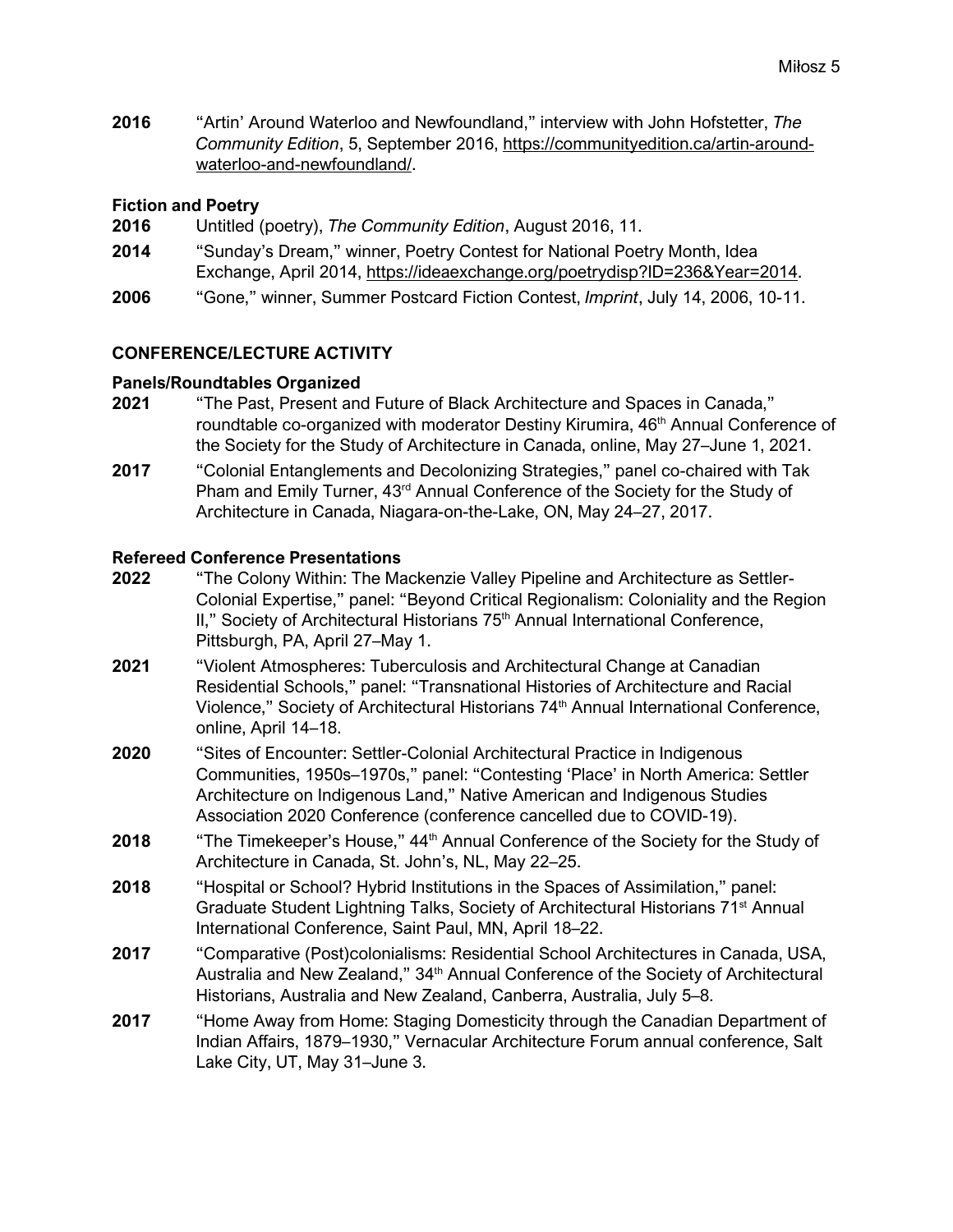- **2017** "(Not) Approved: Alex Janvier's Art in Colonized and Colonizing Spaces," *no neutral art, no neutral art historians*, Art History Graduate Student Association Conference, Concordia University, Montreal, QC, January 27–28, https://www.youtube.com/watch?v=N9n70v-5rHY&t=4167s.
- **2015** "The Cinematic Space of Indian Residential Schools," 41<sup>st</sup> Annual Conference of the Society for the Study of Architecture in Canada, Annapolis Royal, NS, May 27–30.
- **2015** "Saving the Evidence: Transforming the Mohawk Institute," 41<sup>st</sup> Annual Conference of the Society for the Study of Architecture in Canada, Annapolis Royal, NS, May 27–30.

# **Invited Lectures**

- **2021** "Residential Schools and Settler Architects," Department of Architectural Science, Ryerson University, October 21, https://www.youtube.com/watch?v=A2gScL0MV40.
- **2021** "A Road to Understanding: A Dialogue on Architecture and Indigenous-Settler Relations," with Dr. William Woodworth, School of Architecture, University of Waterloo, June 24, https://www.youtube.com/watch?v=oHrFhuuUX4k.
- **2016** "Instruments as Evidence: An archive of the architecture of assimilation," Martin Eli Weil Prize Lecture, 42<sup>nd</sup> Annual Conference of the Society for the Study of Architecture in Canada, Regina, SK, June 1–4.

# **Panels/Workshops/Talks**

- **2021** "Shingwauk in the National Context of Residential School Architecture," introductory talk to Virtual Tour of Former Shingwauk Residential School, Shingwauk Residential Schools Centre/Society for the Study of Architecture in Canada, September 28, https://www.youtube.com/watch?v=DuSAsFhxIUc&t=2326s.
- **2021** "Violent Atmospheres: Tuberculosis and Architectural Change at Canadian Residential Schools," What was Epidemiology? New Perspectives on the History of an Undisciplined Field, Online Early Career Workshop, June 14–17.
- **2021** "Sites of Encounter: Indigenous Peoples, Architecture, and the Settler-Colonial State, 1920–1970s," DocTalks, ETH Zurich (online), June 15.
- **2019** Panelist, "Teaching and Learning After the Truth and Reconciliation Commission" (joint session Canadian Political Science Association, Society for Socialist Studies, Canadian Sociological Association, Canadian Historical Association), Congress of the Humanities and Social Sciences 2019, University of British Columbia, Vancouver, BC, June 1–7 (by teleconference).
- **2017** Panelist, "Confederation @ 150: (TRC Workshop) Studying and Teaching the Politics of Canada's Residential School System I," Canadian Political Science Association 89<sup>th</sup> Annual Conference, Congress of the Humanities and Social Sciences 2017, Ryerson University, Toronto, ON, May 30–June 1.
- **2015** "On Searching for Ghosts: The Carceral Condition as Spectacle," *Scapegoat 07: Incarceration* launch, BRIDGE Centre for Architecture + Design, Cambridge, ON, March 28.

# **TEACHING**

# **External Supervisor, Society for the Study of Architecture in Canada**

**2021** Internship Course, Department of Art History, University of Toronto (Fall 2021, online)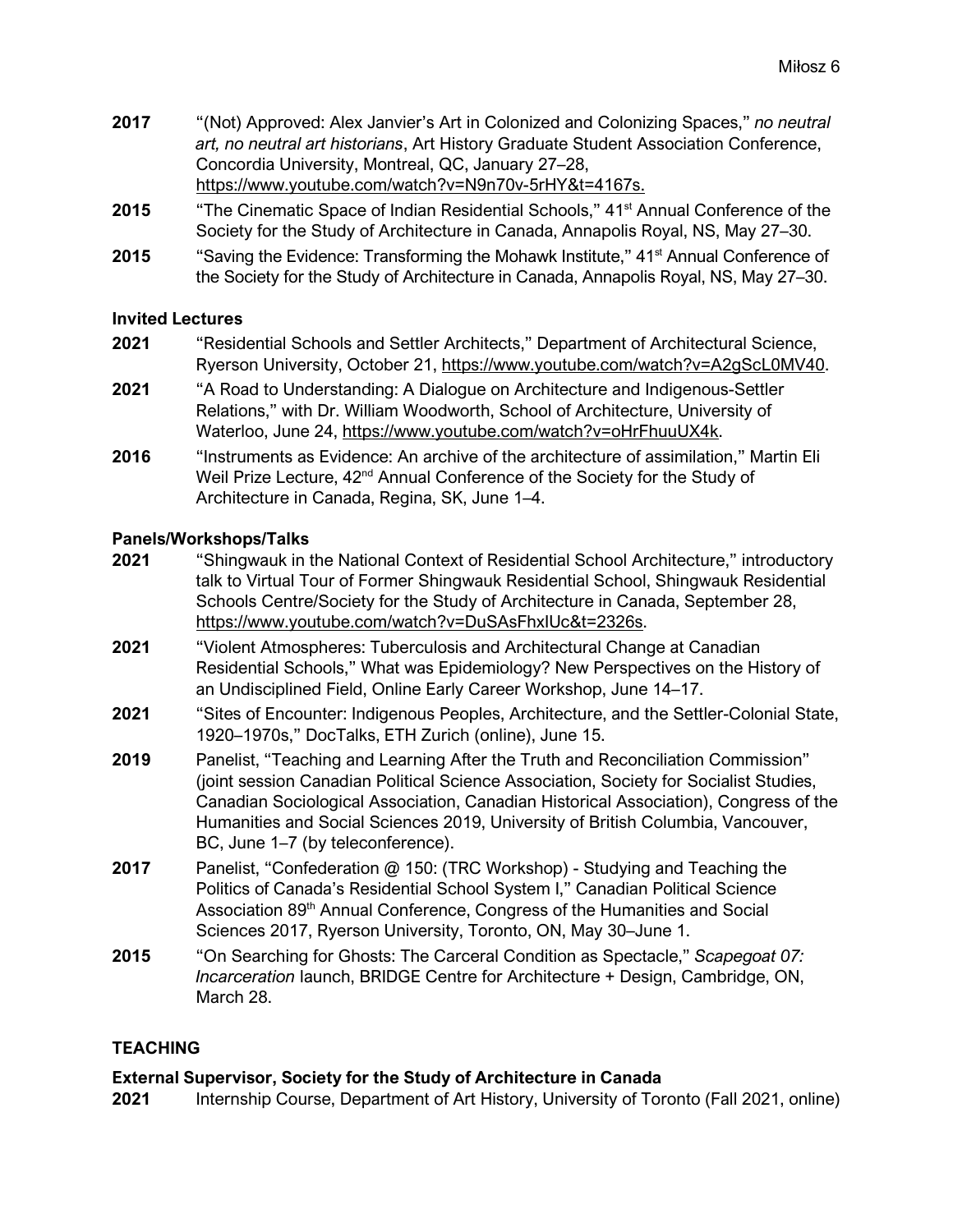## **Graduate Teaching Assistant, Indigenous Studies Program, McGill University**

**2020** Introduction to Indigenous Studies (Fall 2020, online)

## **Graduate Teaching Assistant, School of Architecture, McGill University**

- **2019** Communication, Behaviour & Architecture (first-year studio, Fall 2019)
- **2019** Architectural History 2 (Winter 2019)
- **2018** Professional Practice 1 (graduate course, Winter 2018)

#### **Graduate Teaching Assistant, School of Architecture, University of Waterloo**

- **2013** Cultural History 1: Iconography (Fall 2013)
- **2012** Modern Architecture (Fall 2012)
- **2012** Enlightenment, Romanticism & the 19<sup>th</sup> Century (Winter 2012)

#### **Guest Lectures**

- **2022** Contemporary Theory and Critical Practice (graduate course, online), Gerald D. Hines College of Architecture and Design, University of Houston, March 8.
- **2021** Critical Histories of Canadian Architecture (graduate course, online), School of Architecture, Planning and Landscape, University of Calgary, November 26.
- **2021** Race and Architecture (online), Department of the History of Art and Architecture, Brown University, November 22.
- **2021** Global Modernisms (asynchronous), John H. Daniels Faculty of Architecture, Landscape, and Design, University of Toronto, November 17.
- **2021** Seminar in Critical Practice (graduate course, online), Department of Architectural Science, Ryerson University, October 22.
- **2021** Contemporary Theories in Architecture (graduate course, asynchronous), School of Architecture and Landscape Architecture, University of British Columbia, April 9.
- **2021** Introduction to Heritage Conservation (graduate course, online), Peter Guo-hua Fu School of Architecture, McGill University, January 25.
- **2020** Global Modernisms (online), John. H. Daniels Faculty of Architecture, Landscape, and Design, University of Toronto, November 17.
- **2019** Architectural History 2, Peter Guo-hua Fu School of Architecture, McGill University, February 8.

#### **Guest Critic**

- **2013** Final reviews, 1A Studio, School of Architecture, University of Waterloo
- **2011** Mid-term reviews, 1A Studio, School of Architecture, University of Waterloo

#### **Workshops**

**2013** Introduction to the Processing Language and Development Environment, Critical Media Lab, University of Waterloo, Kitchener, March 23.

#### **Other Academic Experience**

**2012** Co-op work report (portfolio) grader, School of Architecture, University of Waterloo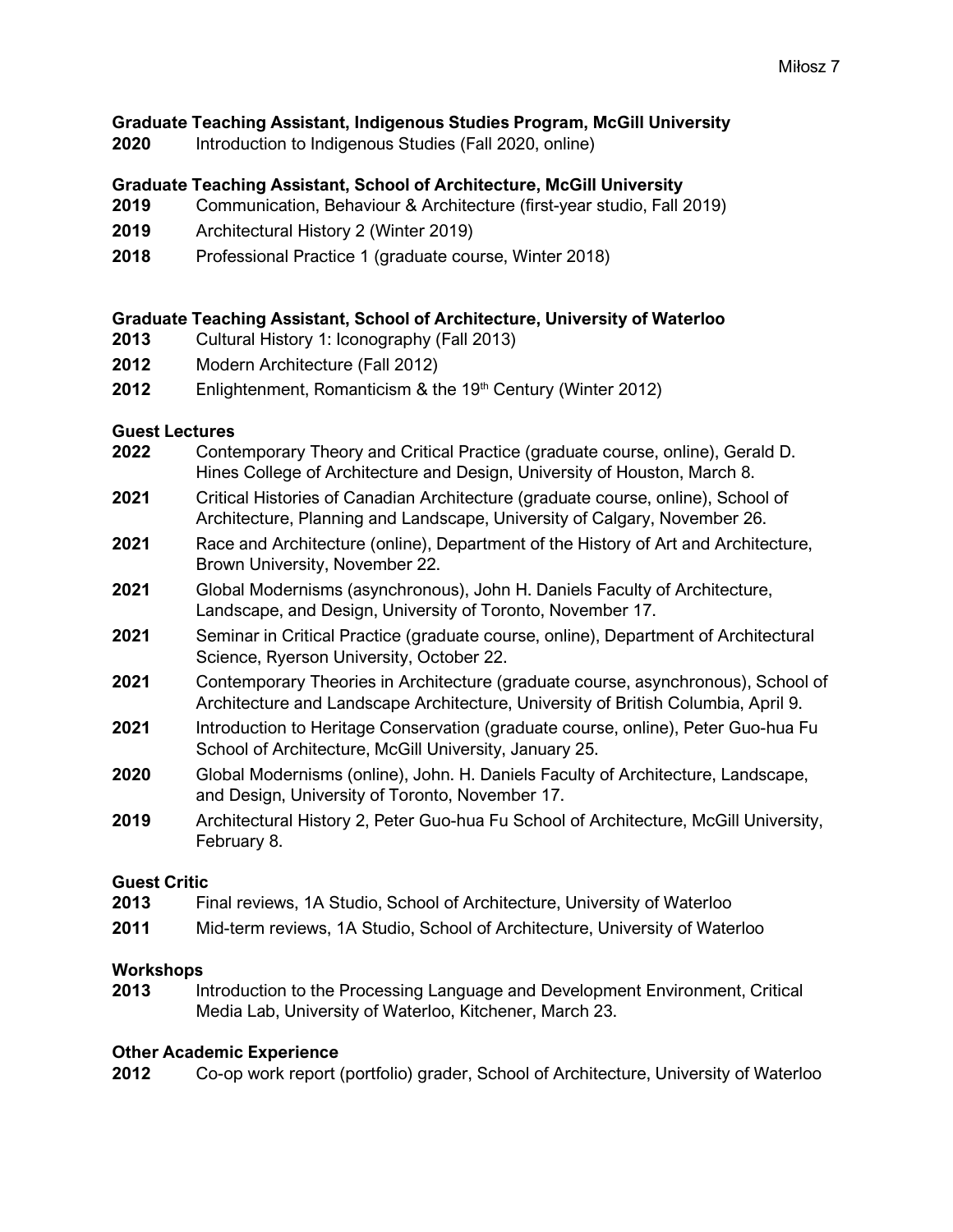#### **RESEARCH EXPERIENCE**

| 2020 | Research Assistant/Image Editor, Rhonda Kronyk Consulting                       |
|------|---------------------------------------------------------------------------------|
| 2018 | Research Assistant, Department of Social Studies of Medicine, McGill University |
| 2012 | Freelance Researcher, Ontario Association of Architects, Toronto, ON            |

## **SERVICE**

- **2022–** Vice-President (Membership & Communications), Society for the Study of Architecture in Canada (SSAC)
- **2020–** Chair, Diversity, Equity, Inclusion, and Sustainability Committee, Society for the Study of Architecture in Canada (SSAC)
- **2019–22** Communications Officer, Society for the Study of Architecture in Canada (SSAC)
- **2021–22** Coordinator, SAH Annual Conference Student Diversity Fellowship, Society of Architectural Historians (SAH)
- **2019–21** Co-organizer, PhD Career Conversations, Peter Guo-hua Fu School of Architecture, McGill University
- **2018–19** Architecture Delegate, Association of Graduate Students Employed at McGill (AGSEM)
- **2019** Co-organizer, McGill Architecture field trip to Ottawa
- **2018** PhD Representative, Graduate Architecture Students' Association, McGill University
- **2013–14** Writer/social media coordinator, BRIDGE Waterloo Architecture
- **2013** First-Year Admissions Interviewer, School of Architecture, University of Waterloo
- **2013** Co-organizer, "Re:Post Exhibiting Architecture" symposium, University of Waterloo
- **2012** Treasurer, Society of Waterloo Architecture Graduates, University of Waterloo
- **2012** Co-chair, Architecture Community Garden, University of Waterloo

# **PROFESSIONAL EXPERIENCE**

- **2015–16** Intern Architect, Masri O Architects, Waterloo, ON
- **2012–13** Staff, Musagetes Architecture Library, University of Waterloo, Cambridge, ON
- **2010–11** Designer and Proposal Coordinator, Moffet & Duncan Architects, Toronto, ON
- **2009** Student Planner, Rapid Transit Initiative, Region of Waterloo, Kitchener, ON,
- **2008** Architectural Assistant, Coolearth Architecture, Toronto, ON
- **2007** Natural Building & Sustainable Community Living Intern, Heathcote Community, Freeland, MD
- **2006** Architectural Assistant, Diamond Schmitt Architects, Toronto, ON
- **2006** Architectural Assistant, Urban Strategies, Toronto, ON

# **FREELANCE EXPERIENCE**

- **2014** Designer/Proofreader, ACADIA Conference Proceedings, Riverside Architectural Press
- **2013** Editor, ACADIA Conference Proceedings, Riverside Architectural Press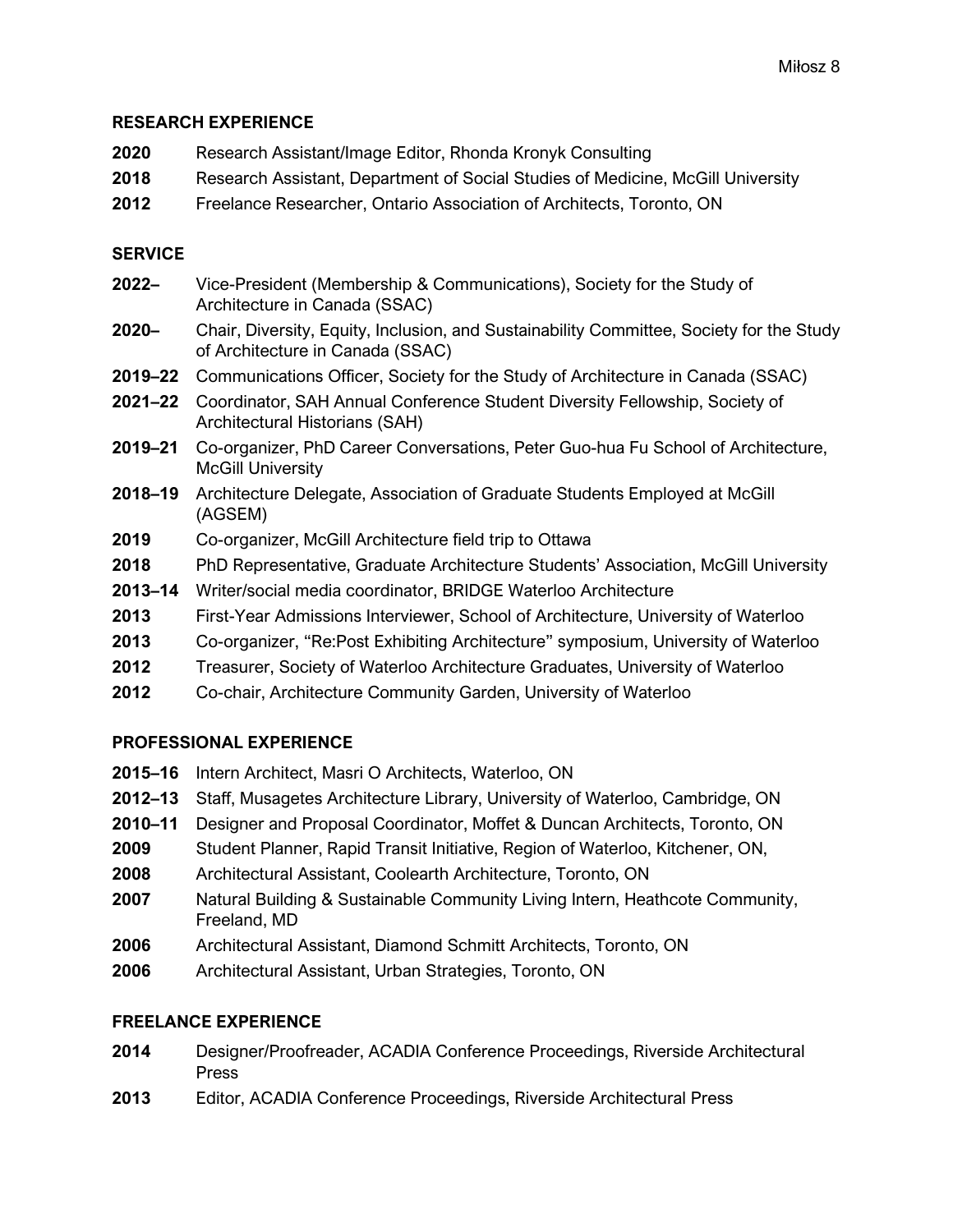#### **CONSULTING**

- **2020** Parks Canada, comments on draft report to Historic Sites and Monuments Board of Canada on Shingwauk Indian Residential School
- **2019** Parks Canada, comments on draft report to Historic Sites and Monuments Board of Canada on Shubenacadie Indian Residential School

#### **INSTALLATIONS & EXHIBITIONS**

#### **Installations**

- **2017** *Cracked*, with Michelle Hunniford, Gladstone Grow-Op, Gladstone Hotel, Toronto, ON, April 20–23.
- **2016** *Night Light Path*, Civic Centre Park, Night\Shift Placehacking Festival, Kitchener, ON, November 5.
- **2016** *Care Package*, with Ben Grossman, Steel Rails, Kitchener, ON, June 24.

#### **Group exhibitions**

- **2017** *Safety Strategies: Gender, Space, and the City*, workshop and exhibition curated by Caroline Alexander and Cynthia Hammond, Studio XX, Montreal, QC, February 11– 25.
- **2015** *PROCESS: Thesis in the Making*, BRIDGE Centre for Architecture + Design, Cambridge, ON, September 10–14.
- **2015** *Form + Flux*, Design at Riverside, Cambridge, ON, May 15–April 20.

#### **MEDIA COVERAGE**

- **2017** "These quirky installations are taking over the Gladstone Hotel this weekend," *Toronto Life*, April 21, 2017, https://torontolife.com/culture/art/grow-op-2017-artgladstone-hotel/.
- **2017** "Grow Op Cultivates Next-Level Landscape Art," *Designlines*, updated January 8, 2021, https://www.designlinesmagazine.com/grow-op-2017/.

#### **ADDITIONAL TRAINING/EDUCATION**

- **2022** Introduction to the Standards and Guidelines for the Conservation of Historic Places in Canada, Royal Architectural Institute of Canada
- **2019** Creative non-fiction workshop, Quebec Writers' Federation
- **2010–16** Post-Degree Studies (English Language and Literature), University of Waterloo
- **2015** Revit Architecture Fundamentals, Conestoga College, Kitchener, ON
- **2012** The Keys to Effective Editing (course), Southeast Regional College, SK
- **2005–11** Creative Writing (workshops), School of Continuing Studies, University of Toronto
- **2004** Summer School, School of Polish Language and Culture, Jagiellonian University, Kraków, Poland